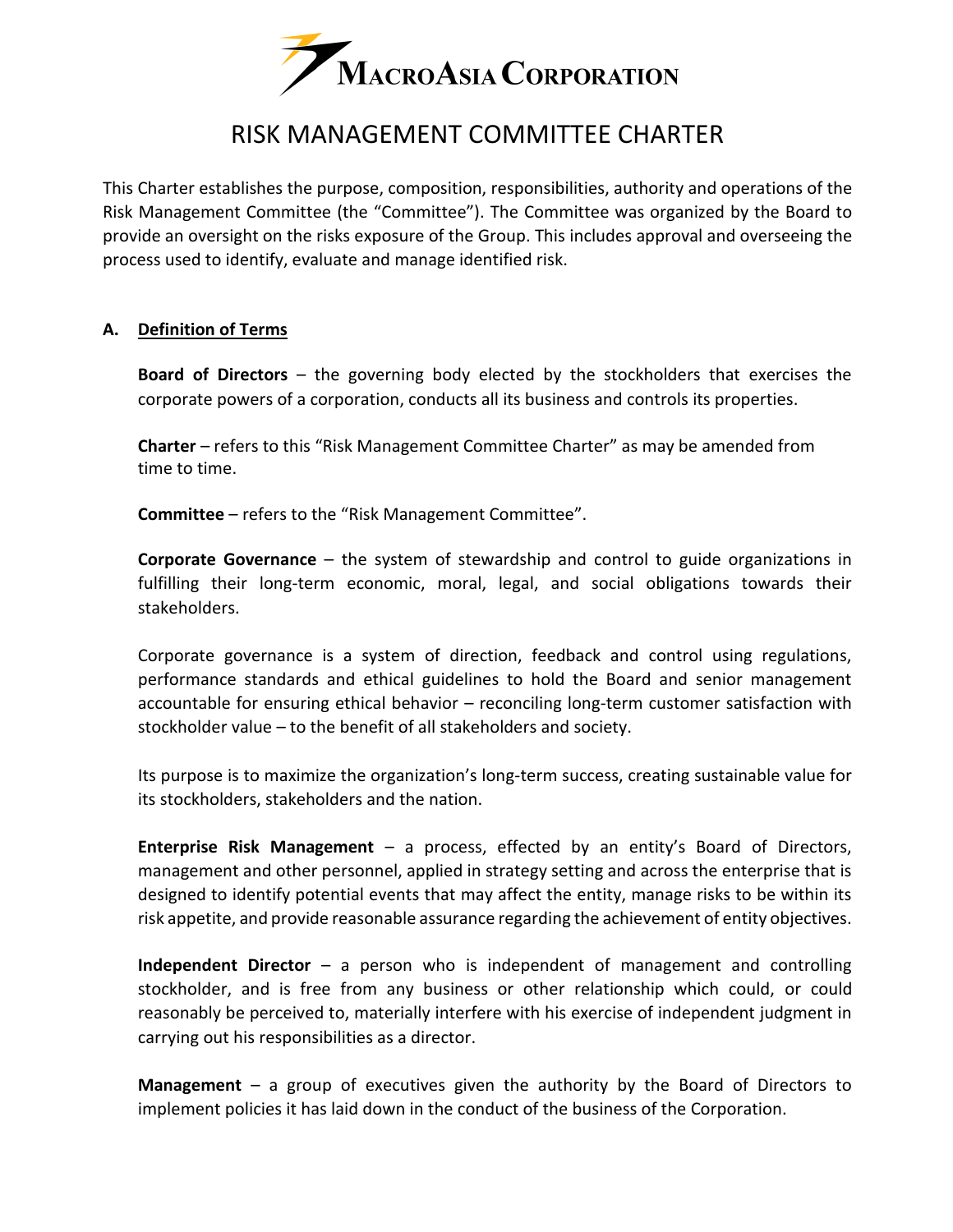**Stakeholders** – any individual, organization or society at large who can either affect and/or be affected by the Corporation's strategies, policies, business decisions and operations, in general. This includes, among others, customers, creditors, employees, suppliers, investors, as well as the government and community in which it operates.

**The Corporation** – refers to MacroAsia Corporation**.**

## **B. Rules of Interpretation**

All references to the masculine gender in the salient provisions of this Charter shall likewise cover the feminine gender. Unless the context otherwise requires, words in the singular include the plural, and vice versa.

All doubts or questions that may arise in the interpretation or application of this Charter shall be resolved in favor of promoting transparency, accountability and fairness to the stockholders and investors of the Corporation.

The headings in this Charter are inserted solely for convenience of reference and shall not limit or affect the interpretation of the provisions hereof.

## **C. Committee Structure and Membership**

## *C.1. Composition*

The Risk Management Committee is composed of at least three members, the majority of whom shall be independent directors, including the Chairman. The Chairman of the Risk Management Committee is not the Chairman of the Board or of any other Committee. At least one member of the committee must have relevant thorough knowledge and experience on risk and risk management.

The members of the Risk Management Committee, including the Chairman of the Committee shall be appointed and may be removed from the Committee, with or without cause, by the majority vote of the Board of Directors.

# *C.2 Qualification of Committee Members/Chairman*

Each Member must be financially literate and the Chairman must have risk management or related financial management expertise, as such qualifications are interpreted by the Board in its business judgment. A director with extensive business management experience and with competence on financial management systems and environment may also be considered.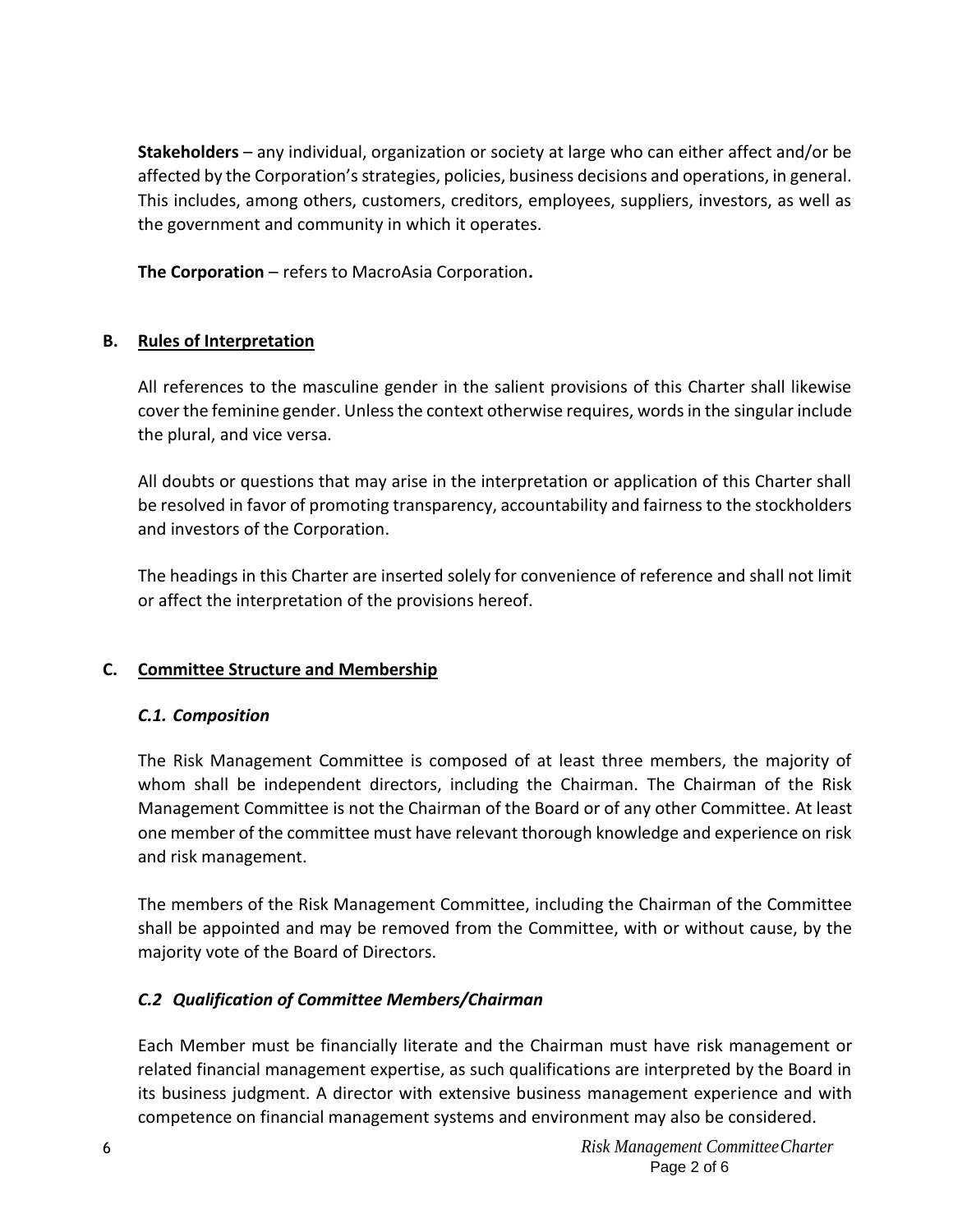A Member shall preferably be a Philippine citizen.

## *C.3 Vacancy*

The office of a Member shall ipso facto be vacated:

- 1. if he resigns his office as a Member;
- 2. if he is removed by a resolution of the Board;
- 3. if he becomes of unsound mind; or
- 4. if he is subsequently disqualified from becoming a Member

A member shall be disqualified from continuing to be such during the remainder of his tenure if, upon determination by the Board or its Nomination Committee, a member ceases to meet any of the independence criteria set forth in this Charter, or any of the qualifications set forth by the Corporation, or he becomes disqualified from directorship based on any grounds for disqualification set forth by the Corporation.

## *C.4 Delegation of Duties*

The Committee may form subcommittees for any purpose that it deems appropriate and may delegate to such subcommittees or to members of the Corporation's management such power and authority as it deems appropriate, provided, however, that any such subcommittees shall meet all applicable independence requirements and that the Committee shall not delegate to persons other than independent directors any functions that are required — under applicable law, regulation, or stock exchange rule  $-$  to be performed by independent directors.

## **D. Committee Functions**

The Committee shall have the functions set out hereunder, and such other duties and powers as maybe delegated to the Committee by the Board, subject to such limitations as the Board may determine and notify to the Committee:

- 1. Assist the Board in ensuring that there is an effective and integrated risk management process in place;
- 2. Develop a formal enterprise risk management plan which contains the following elements: (a) common language or register of risks, (b) well-defined risk management goals, objectives and oversight, (c) uniform processes of assessing risks and developing strategies to manage prioritized risks, (d) designing and implementing risk management strategies, and (e) continuing assessments to improve risk strategies, processes and measures;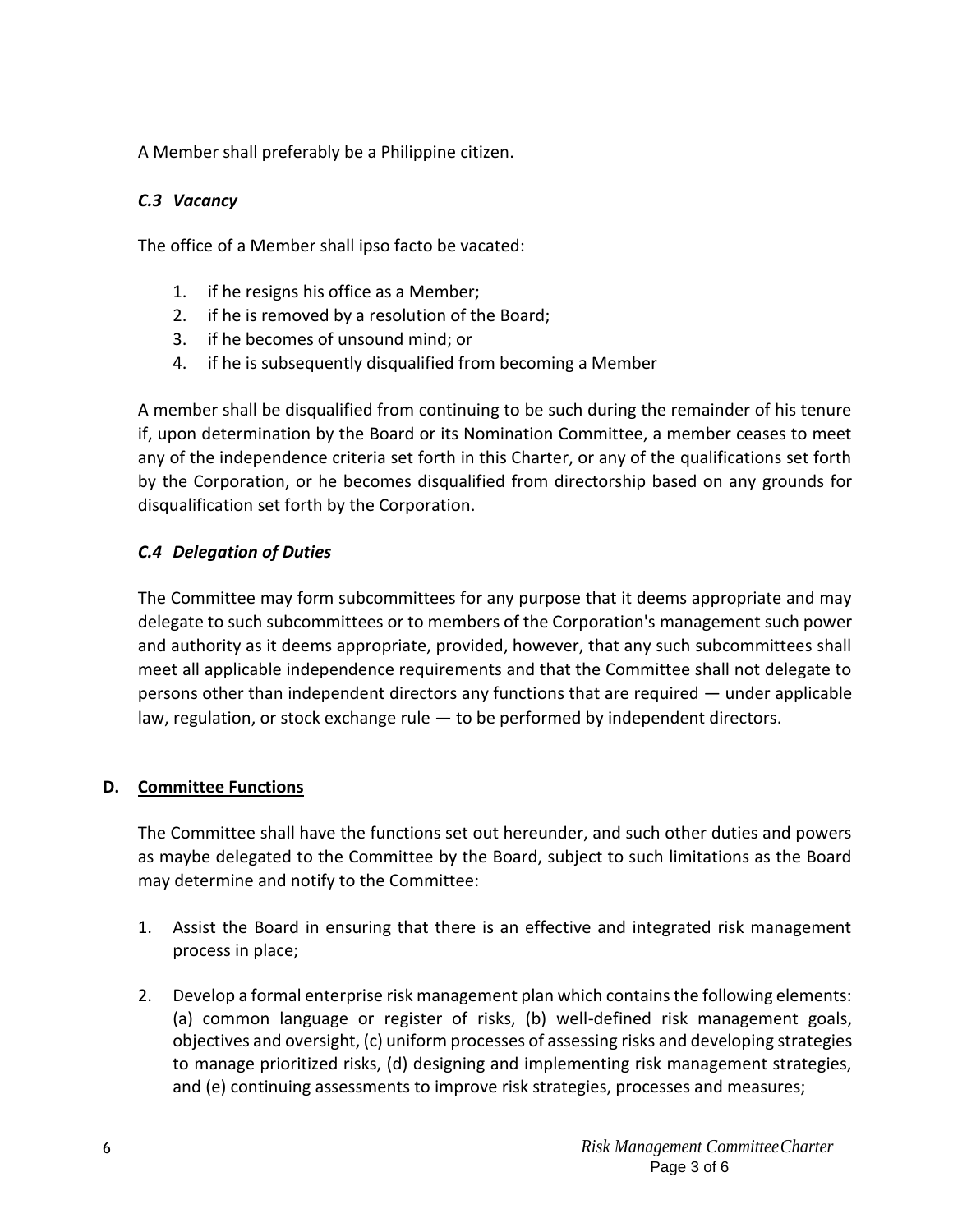- 3. Oversee the implementation of the enterprise risk management plan. Conducts regular discussions on the Corporation's prioritized and residual risk exposures based on regular risk management reports and assesses how the concerned units or offices are addressing and managing these risks;
- 4. Evaluate the risk management plan to ensure its continued relevance, comprehensiveness and effectiveness. The Risk Management Committee revisits defined risk management strategies, looks for emerging or changing material exposures, and stays abreast of significant developments that seriously impact the likelihood of harm or loss;
- 5. Advise the Board on its risk appetite levels and risk tolerance limits;
- 6. Review at least annually the Corporation's risk appetite levels and risk tolerance limits based on changes and developments in the business, the regulatory framework, the external economic and business environment, and when major events occur that are considered to have major impacts on the Corporation;
- 7. Assess the probability of each identified risk becoming a reality and estimates its possible significant financial impact and likelihood of occurrence. Priority areas of concern are those risks that are the most likely to occur and to impact the performance and stability of the Corporation and its stakeholders;
- 8. Provide oversight over Management's activities in managing credit, market, liquidity, operational, legal and other risk exposures of the Corporation. This function includes regularly receiving information on risk exposures and risk management activities from Management; and
- 9. Report to the Board on a regular basis, or as deemed necessary, the Corporation's material risk exposures, the actions taken to reduce the risks, and recommends further action or plans, as necessary.

## **E. Chief Risk Officer ("CRO")**

In managing the Corporation's Risk Management System, the CRO shall be the champion of Enterprise Risk Management ("ERM") and has authority, stature, resources and support to fulfil his/her responsibilities, subject to a Corporation's size, risk profile and complexity of operations.

The CRO has the following functions, among others:

1. Supervises the entire ERM process and spearheads the development, implementation, maintenance and continuous improvement of ERM processes and documentation;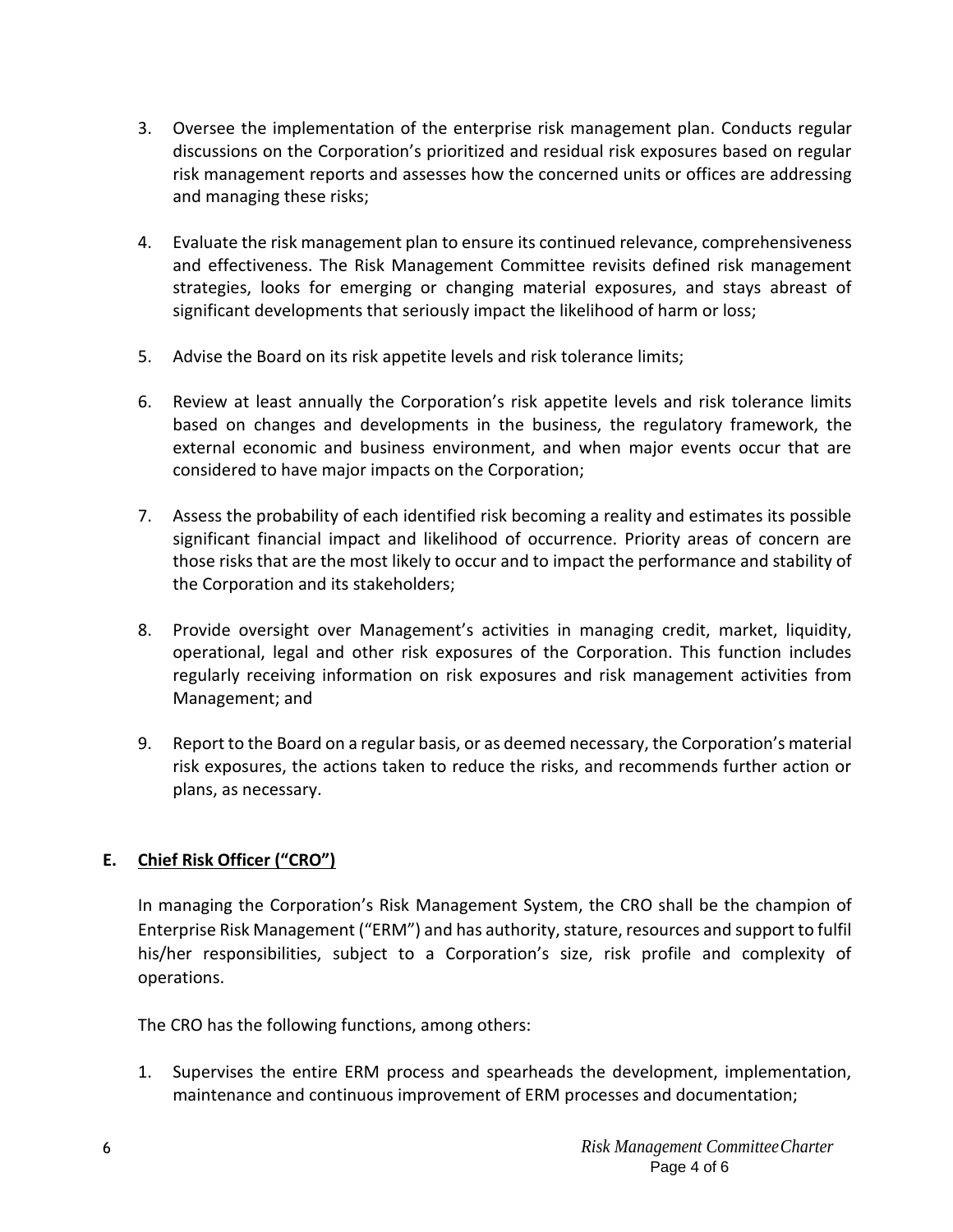- 2. Communicates the top risks and the status of implementation of risk management strategies and action plans to the Risk Management Committee;
- 3. Collaborates with the President in updating and making recommendations to the Risk Management Committee;
- 4. Suggests ERM policies and related guidance, as may be needed; and
- 5. Provides insights on the following:
	- a. Risk management processes are performing as intended;
	- b. Risk measures reported are continuously reviewed by risk owners for effectiveness; and
	- c. Established risk policies and procedures are being complied with.

#### **F. Meetings**

A meeting of the Committee may be called by its chairman or any of its members. In every meeting, a quorum shall be observed, which is at least a majority of the Members are present throughout the meeting. A Committee meeting shall be convened upon notice in writing or electronic notice, at least three days prior to the meeting and specifying the place, date and time of the meeting and the matters to be discussed at the meeting. Notice of a meeting shall be deemed to be duly served upon a Member if it is given to him personally, or sent to him by mail, email, short messaging system, or facsimile transmission to his address or facsimile number, as appropriate.

The Committee may request any officer or employee of the Corporation, or any special counsel or advisor, to attend a meeting of the Committee or to meet with any members of, or consultant to, the Committee.

The Committee may retain any independent counsel, expert or advisor (accounting, financial or otherwise) that the Committee believes to be necessary or appropriate. The Committee may also utilize the services of the Corporation's regular legal counsel or other advisors to the Corporation.

The Committee shall appoint a Secretary who shall prepare minutes of the meeting of the Committee. Minutes of its meetings will be approved by the Committee and maintained on behalf of the Committee. Such records shall be open for inspection by any Member or Advisor upon reasonable prior notice during usual office hours of the Corporation.